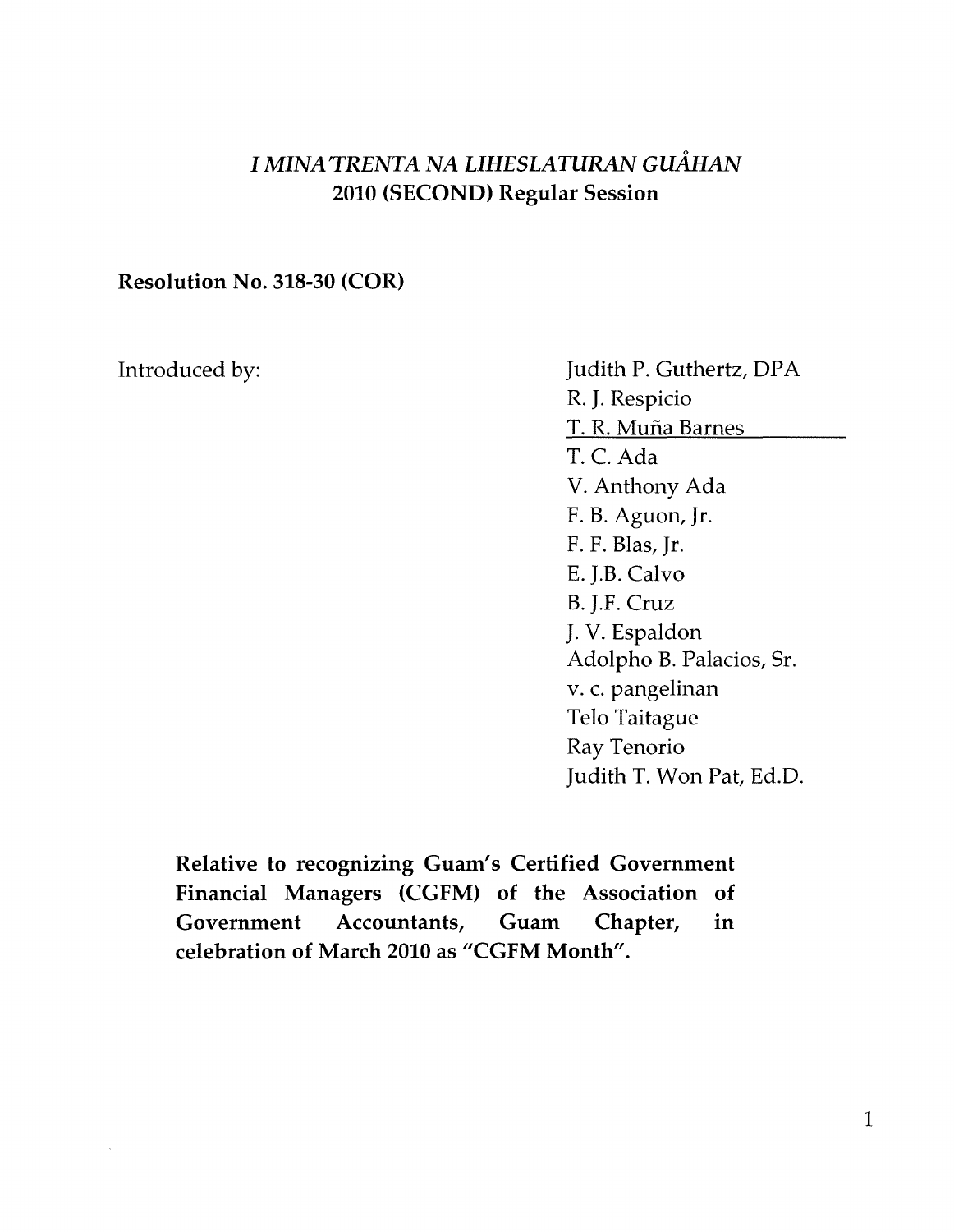## 1 **BE IT RESOL VED BY THE COMMITTEE ON RULES OF I**  *2 MINA'TRENTA NA LIHESLATURAN CuAHAN:*

3 **WHEREAS,** the Association of Government Accountants (AGA) is a 4 professional organization with a network of fifteen thousand (15,000) 5 members in over one hundred (100) chapters across the United States and 6 around the world, and representing state, federal, local and private sector 7 government accountability professionals; and

8 **WHEREAS,** the AGA, Guam Chapter, has one hundred sixty-five (165) 9 members who work to uphold AGA's mission of Advancing Government 10 Accountability, as they continue their broad educational efforts, with an 11 emphasis on high standards of conduct, honor and character in their *Code of 12 Ethics,* and they are making significant advances, both in professional ability 13 and in service to the citizens of Guam, by mastering increasingly technical and 14 complex requirements; and

15 **WHEREAS,** the Certified Government Financial Manager (CGFM) 16 Program of AGA provides a means of demonstrating professionalism and 17 competency by requiring CGFM candidates, twenty-four (24) of which are 18 from the AGA, Guam Chapter, to have appropriate education and 19 professional experience, to abide by AGA's *Code of Ethics,* and to pass three (3) 20 examinations requiring expertise in Governmental Environment, 21 Governmental Financial Management and Control, and Governmental 22 Accounting, Financial Reporting and Budgeting, and requires each CGFM to

2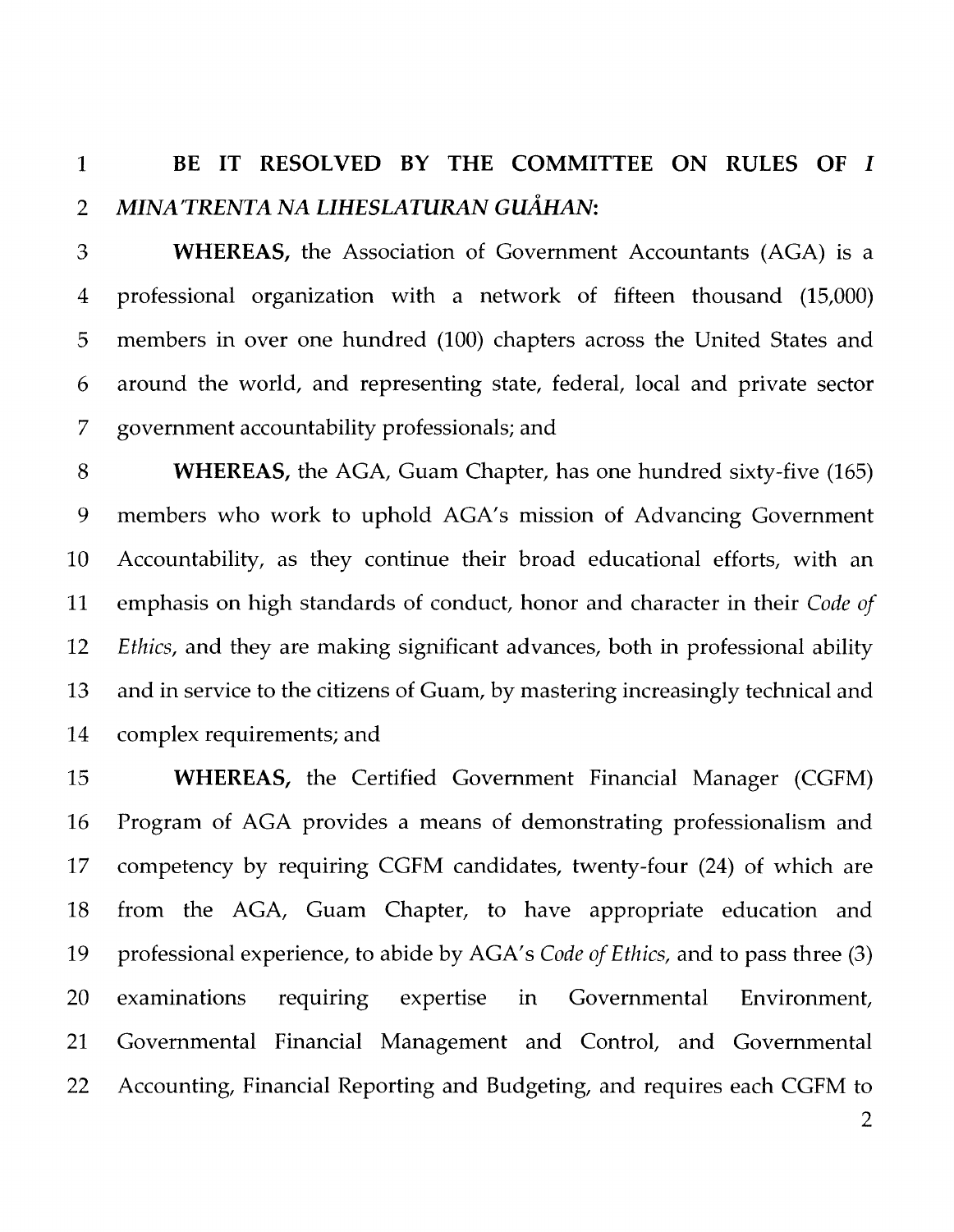1 maintain certification by completing at least eighty (80) hours of continuing 2 professional education in government financial management topics, or related 3 technical subjects, every two (2) years; and

4 **WHEREAS,** the AGA CGFM Guam team is led by Doreen T. 5 Crisostomo, Ph.D, who is the CGFM Director for the AGA-Guam Chapter and 6 the overall CGFM Coordinator for the AGA-Pacific Rim; the AGA-Guam 7 Chapter is led by President Jojo Guevara III, CGFM; and the Vice President of 8 the AGA-Pacific Rim, AGA-Guam Chapter is Zeny Asuncion-Nace, CGFM, 9 CPA, CFE; and

10 **WHEREAS,** these dedicated individuals lead a passionate group of 11 people in the government financial management profession, which is 12 characterized by its efforts to achieve common objectives and by its 13 observance of certain fundamental principles; these AGA CGFM members 14 must adhere to ethical requirements to ensure the highest quality of 15 performance and to maintain public confidence in the profession; now, 16 therefore, be it

17 **RESOL** VED, that the Committee on Rules, of *I Mina'Trenta Na*  18 Liheslaturan Guåhan does hereby, on behalf of *I Liheslaturan Guåhan* and the 19 people of Guam, recognize Guam's Certified Government Financial Managers 20 (CGFM) of the Association of Government Accountants, Guam Chapter, in 21 celebration of March 2010 as "CGFM Month"; and be it further

3